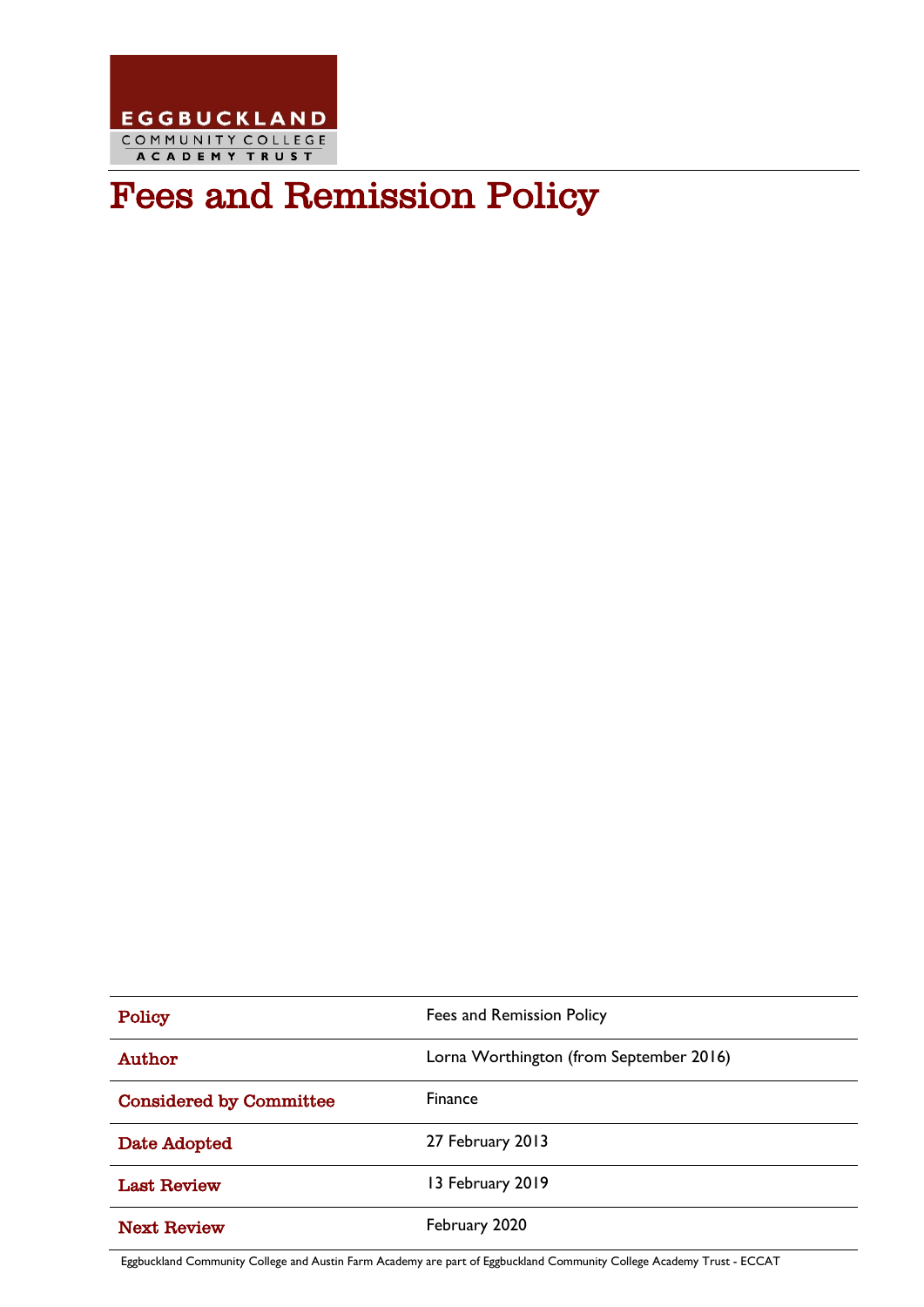### <span id="page-1-0"></span>Changes

Author: Beccy Knight – until August 2016

## <span id="page-1-1"></span>Contents

| Changes        |                                                       | $\overline{2}$ |
|----------------|-------------------------------------------------------|----------------|
|                | Contents                                              | $\overline{2}$ |
| $\mathbf{L}$   | <b>Music Tuition</b>                                  | 3              |
| 2 <sup>1</sup> | Charging for College/School Activities and Remissions | 3              |
| 3              | Lettings                                              | $\overline{4}$ |
| 4              | Damage/Loss to Property                               | $\overline{4}$ |
| 5              | Other Charges                                         | $\overline{4}$ |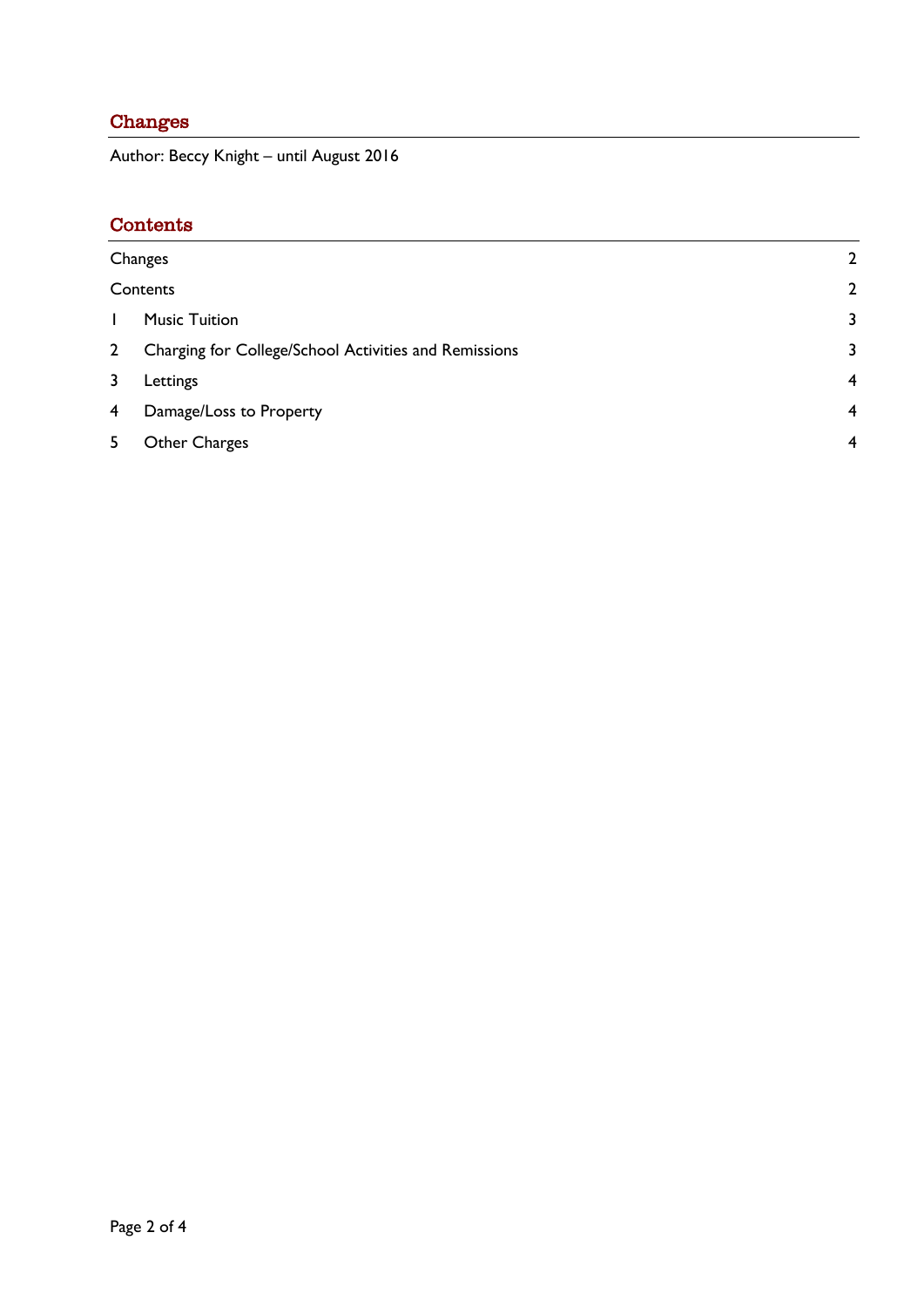# Instrumental Music Tuition and Other Activities

#### <span id="page-2-0"></span>1 Music Tuition

- The Multi Academy Trust (MAT) values the teaching and experience of instrumental music
- Education legislation allows schools to charge for Instrumental/Singing Tuition
- While recognising that Instrumental/Singing Tuition should be available as widely as possible, the AT has to bear in mind that any subsidy of the costs of Instrumental/Singing Tuition will only benefit those students who choose to take Instrumental/Singing Tuition lessons i.e.: less than 10% of the AT role
- The trustees will continue, while it is possible, to fund Instrumental/Singing Tuition (the "Music Fees" Cost centre) with a subsidy
- Beyond this subsidy which will be applied to cover Remissions, Instrument hire and/or purchase and/or repair, ensemble tuition etc – the cost of Music Tuition must be covered by fees paid by students receiving tuition
- The Curriculum Team Leader for Music will in consultation with students, parents/carers and Instrumental Teachers – advise parents/carers on the appropriate form of tuition for each student. Whilst every effort will be made to provide the type of tuition requested, circumstances may not permit this
- The following remissions will apply:
	- For those on Free School Meals: up to 20% of fee
	- Students receiving tuition on a minority instrument (string family, oboe, trombone, tuba, euphonium, bassoon or percussion) will pay the rate for a group of 2 or 3
- Payment to be made in termly instalments in advance; invoices are sent out termly

#### <span id="page-2-1"></span>2 Charging for College/School Activities and Remissions

Additional activities outside the normal College/school day, such as residential and other trips away, are available and charges may be made in the following circumstances:

- The board and lodging element of any educational visits and activities taking place mainly during College/school hours
- The full cost to each student of activities taking place mainly outside College/school hours which are optional extras and not a required part of the curriculum
- Where the College/school cannot levy charges, and it is not possible to make these additional activities within the resources ordinarily available to the College/school, the College/school may request or invite parents/carers to make a contribution towards the cost of the trip. Students will not be treated differently according to whether or not their parents/carers have made any contribution in response to the request or invitation. However, where there are not enough voluntary contributions to make the activity possible, then it will be cancelled
- Charging in kind for the cost of materials and ingredients for Technology subjects. Charges will be made for ingredients and materials or we shall ask that they are provided, by the student, where parents/carers have indicated in advance the wish to have the finished product
- Charges will also be made for entry for prescribed public examinations if a student fails, without good reason, to complete the examination requirements for which the College /school has paid or is otherwise liable to pay an entry fee. Such charges will also be considered where unauthorised absence has meant that the College/school has not been able to prepare a student properly for a public examination

In certain cases, the above charges can be refunded wholly or in part e.g. students in receipt of Free School Meals may be eligible for a remission of up to 20% on certain trips or events which are part of the curriculum, funded by the Pupil Premium. The College/school follows the Local Authority's remissions policy for families receiving Income Support. The Principal/Headteacher may remit in full or part charges in